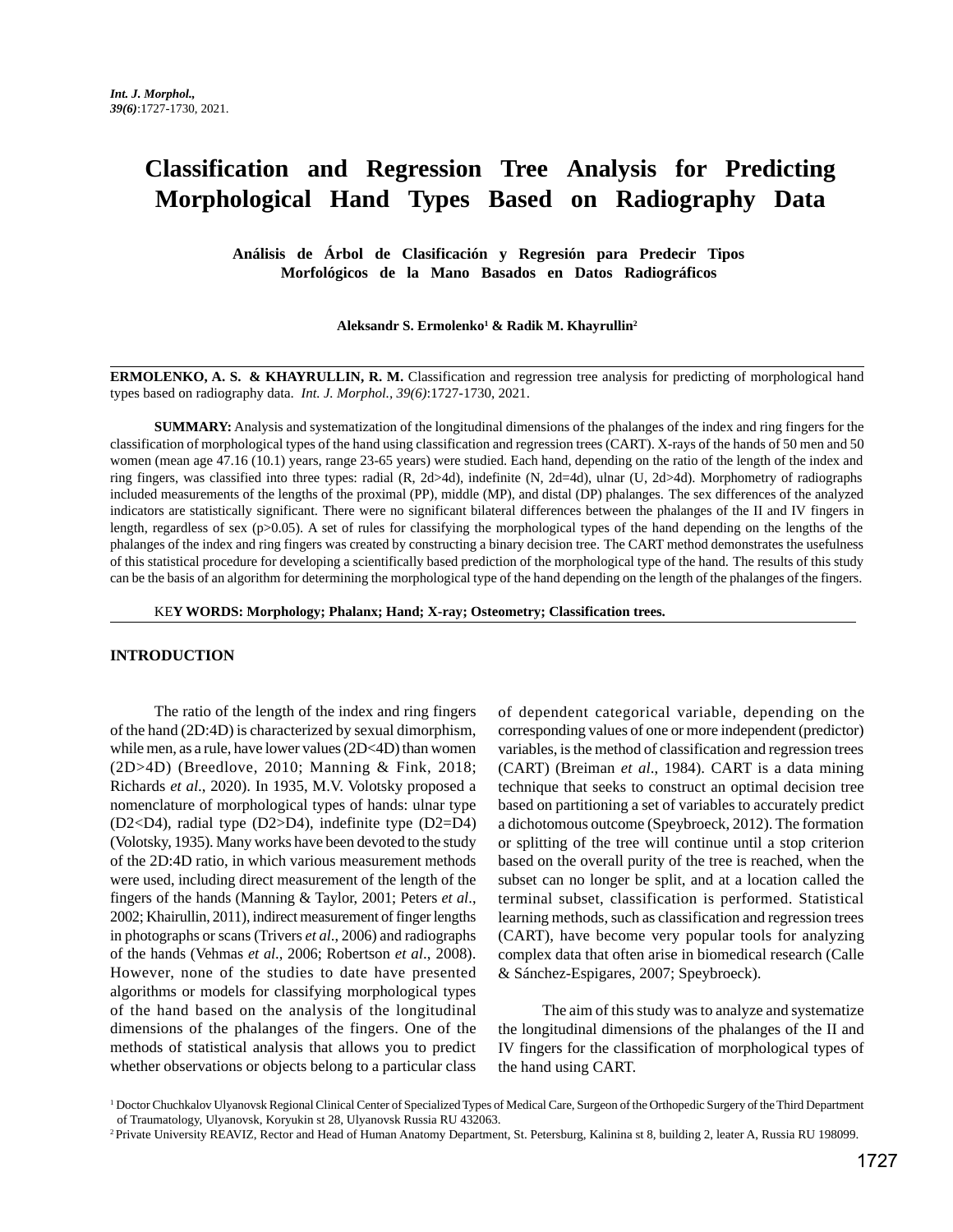## **MATERIAL AND METHOD**

The participants of this study were 50 men aged 23- 63 years and 50 women aged 23-65 years permanently residing in the territory of the Middle Volga region. Individuals with known diseases and post-traumatic hand deformities were excluded from the study. The research was conducted in accordance with Russian legislation and the ethical rules of the Helsinki Declaration for Human research (2013). All the research procedures were agreed upon. The subjects signed an informed consent form. The entire project was approved by the Local Ethics Committee of Ulyanovsk State University (Ulyanovsk City of Russia).

Radiography of the right and left hands was performed in an anterior-posterior projection (the center of the X-ray radiation was directed at the third metacarpophalangeal joint), the X-ray source was located 90 cm from the object of study. Radiography was performed at an exposure time of 5 seconds and an exposure of 100 mA (Pavlovsky & Kobyliansky, 1999).

Each hand was classified according to the length of the index finger: longer (radial type, R), equal (indefinite type, N), or shorter than the ring finger (ulnar type, U), by visually comparing the ratio of the most separated points at the ends of the distal phalanges of the fingers relative to each other on the radiograph (Volotskoi, 1935).

Morphometry of digital images of radiographs was performed in the Hipax Private Health Disk Image Viewer program with an accuracy of 0.1 mm. The lengths of the proximal phalanges (PP), middle (MP), and distal (DP) phalanges of the II and IV fingers (the distance between the center of the articular area of the proximal epiphysis and the point furthest from it on the distal epiphysis of the phalanx) were measured, which are analogs of the corresponding indicators of direct osteometry adopted in anthropology (Alekseev, 1966) (Fig. 1).

All statistical calculations were performed using Statistica 13.3 (StatSoft, Palo Alto, California, USA). The quantitative data was checked for outliers (Grubbs test), followed by a sample distribution type check (Shapiro-Wilk test). For each indicator, the mean, standard deviation, and confidence interval were calculated. To build the classification algorithm, we used data mining methods from the Data Mining module. To identify the most important predictor indicators, the Function Selection and variable screening procedures were used. The classification of hand types based on the length of the finger phalanx indicators were performed using the

1728

Extended Classification Trees (C & RT) method, which allows you to implement data separation based on the limit value of one of the explanatory variables, so that the created subsets have a higher proportion of observations from the same group in order to create subsets consisting of observations belonging to only one group (misclassification costs – equal, goodness of fit – Gini measure, prior probalities – estimated, stopping rule – prune on misclassification error).



Fig. 1. X-ray image with measured parameters.

## **RESULTS**

In the study sample, the average age of men was 46.08 (10.01) years (M (SD)), women 48.24 (10.01)) years. The age difference between men and women was not significant (p=0.28). The sex differences of the analyzed indicators, as expected, are pronounced and statistically significant ( $t=6.7\div 13.7$ ,  $p<0.05$ ). No statistically significant bilateral differences were found between the phalanges of the second and fourth fingers in length, regardless of sex  $(p>0.05)$ , so it was decided to combine the indicators of the right and left hands into one group. Descriptive statistics of the lengths of the phalanges of the fingers are presented in Table I.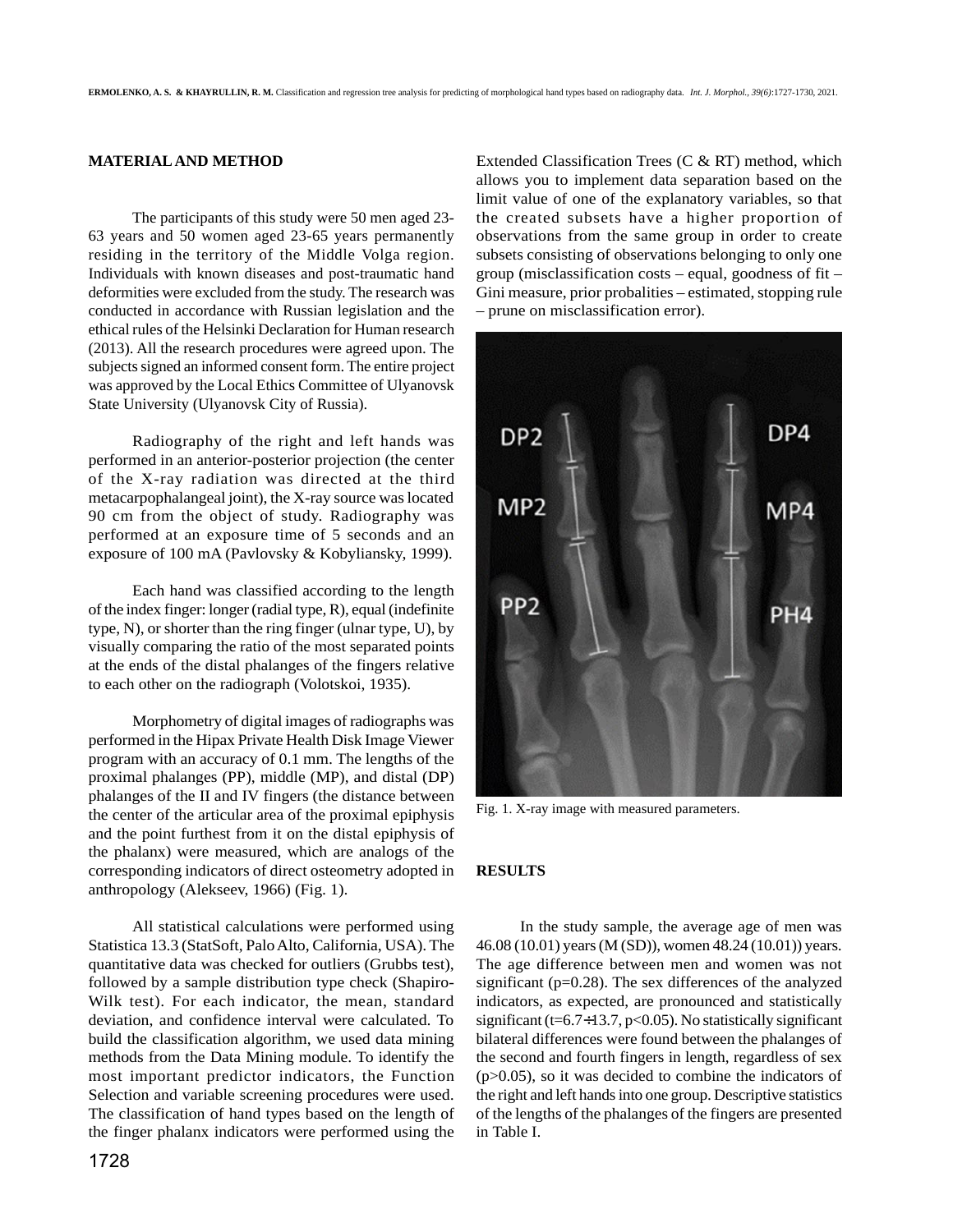**ERMOLENKO, A. S. & KHAYRULLIN, R. M.** Classification and regression tree analysis for predicting of morphological hand types based on radiography data. *Int. J. Morphol., 39(6)*:1727-1730, 2021.

| <b>Sex</b> | Parameters      | n  | $M(SD)$ , mm | 95% CI. mm         |
|------------|-----------------|----|--------------|--------------------|
| Male       | PP <sub>2</sub> | 94 | 39,96 (2,33) | 39,49÷40,44        |
|            | MP4             | 94 | 41,53 (2,08) | 41.11÷41.96        |
|            | MP <sub>2</sub> | 94 | 22,05 (1.57) | $21.73 \div 22.38$ |
|            | MP4             | 93 | 26,05 (1.54) | $25.74 \div 26.37$ |
|            | DP <sub>2</sub> | 94 | 16,96 (1,02) | $16.75 \div 17.17$ |
|            | DP <sub>4</sub> | 93 | 18,14 (1,05) | $17.92 \div 18.35$ |
| Female     | PP <sub>2</sub> | 81 | 38,61 (2.38) | $38,09 \div 39,14$ |
|            | MP4             | 80 | 38,53 (2.53) | $37.97 \div 39.1$  |
|            | MP2             | 81 | 23,1(2,37)   | $22,57 \div 23,62$ |
|            | MP4             | 81 | 22,68 (2,74) | $22.08 \div 23.29$ |
|            | DP <sub>2</sub> | 81 | 16.2(1,08)   | $15.96 \div 16.44$ |
|            | DP <sub>4</sub> | 80 | 16,13 (1,35) | $15.83 \div 16.43$ |

Table I. The length of the phalanges of the index and ring fingers.

According to the results of the analysis, the most significant indicators are the length of the phalanges of the ring fingers (p<0.05). The least important predictive factor is sex  $(p<0.05)$  (Fig. 2).

Based on the results of the C&RT analysis, a set of classification rules is created by constructing a binary decision tree that splits the entire data set into disjoint subsets of homogeneous groups with a minimum number of classification errors (Fig. 3). The root of the tree was represented by the MP4 indicator, which dichotomously systematizes observations with subsequent vertices – DP2 and sex (Sex). Depending on the sex, the values of the indicators PP2, MP4, MP2 and DP4 refer the hand to one of three morphological types, forming 7 terminal vertices. The PP2 index forms terminal vertices with the possibility of classifying two morphological types of the hand.



Fig. 3 Tree of classification of hands by morphological types



Fig. 2. Significance of prognostic factors  $(p<0.05)$ .

#### **DISCUSSION**

Currently, there is no single system for predicting the morphological type of the hand. The purpose of this study was to show the usefulness of multivariate CART procedures for classifying morphological objects. The results obtained by us significantly objectify the criteria for classifying the morphological types of the hand obtained by other researchers (George, 1930; Volotskoi; Blincoe; 1962; Peters *et al*.). The implementation of the algorithm with the inclusion in the analysis of indicators of the lengths of the phalanges of the index and ring fingers of the hand allows us to go beyond the stereotypes in determining the morphological type of the hand based solely on the analysis of the longitudinal dimensions of the index and ring fingers

> (Robertson *et al*.). The high prognostic significance revealed for the indicators of the phalanges of the ring fingers in comparison with the indicators of the phalanges of the index fingers confirms the data on the predominance of the gradient from the digiti minimi to the thumb in the process of patterning in the cranio-caudal direction at the stages of morphogenesis of the upper limbs (Tickle, 2006; Hiscock *et al*., 2017). The low significance of sex as a prognostic factor is consistent with the data of some authors that the differences in the 2D:4D ratio between males and females are more dependent on the ethnicity of the skeletal material (Bakholdina *et al*., 2016).